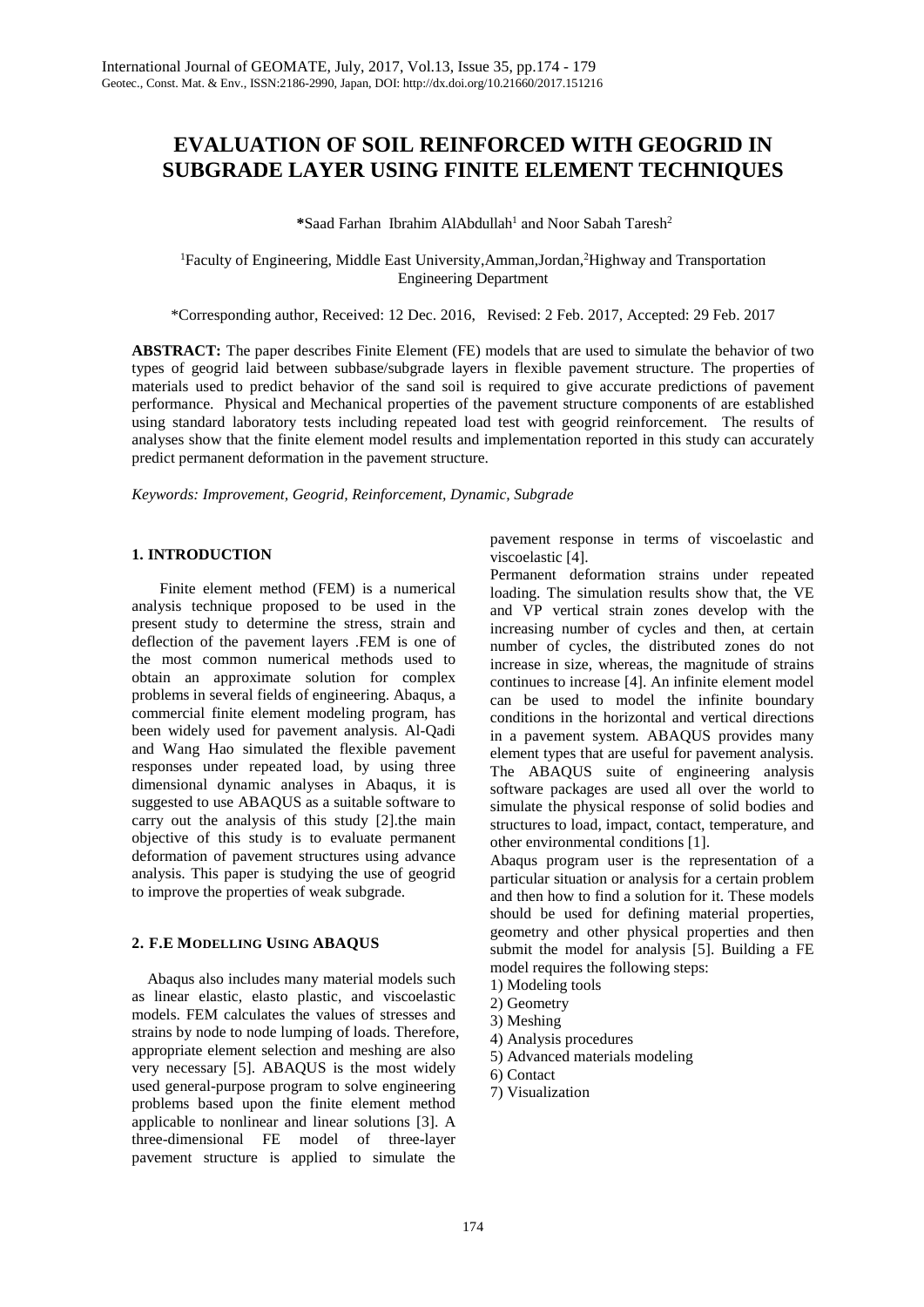#### **3. COMPONENTS OF ABAQUS**

 The ABAQUS finite element system includes: 1- ABAQUS /Explicit, an explicit dynamics finite element program.

2- ABAQUS /Standard, a general-purpose finite element program.

3- ABAQUS /CAE, an interactive environment used to create finite element models, submit ABAQUS analyses, monitor and diagnose jobs, and evaluate results.

4- ABAQUS /Viewer, a subset of ABAQUS /CAE that includes only the post processing capabilities of the Visualization module.(Mohammed, 2015)

#### **4. MATERIAL CHARACTERIZATION**

 Three layers of pavement structure asphalt, granular subbase and sand subgrade are used. Asphalt pavement, subbase materials are assumed to respond linearly and elastically, while subgrade materials elasto plastic, use drucker prager. Elastic properties (modulus of elasticity and Poisson's ratio)[5].

#### **5. ABAQUS MODEL GEOMETRY**

 Table1.shows three layers of pavement; subgrade, subbase, and asphalt surface. The pavement layers are modeled, as volumes (3D model), Figure 1.

| Models in series              |              |
|-------------------------------|--------------|
| Description of model          | Symbol       |
| Unreinforced with pavement    |              |
| thickness 50 mm at 55%        | S-50-UNRE    |
| relative density              |              |
| Reinforced with Iranian       |              |
| geogrid pavement thickness 50 | $S-50-RE-G1$ |
| mm at 55% relative density    |              |
| Reinforced with Nelton CE121  |              |
| geogrid pavement thickness    | $S-50-RE-G2$ |
| 50 mm at 55% relative density |              |
|                               |              |

Table 1. Pavements layers

Figure 1 shows the geometry of model, the asphalt layer thickness which is 50mm, subbase layer 100mm and subgrade200mm.The model is with dimensions of (600x500x350mm). ABAQUS comprise of modules which are used for the model inputs, application and imagining.

Material used in Abaqus to simulate subgrade drucker Prager is used to simulate elasto plastic. The Triaxial test used to determine Modulus of Elasticity and the direct shear test is used to determine the angle of friction of sand subgrade,



Fig. 1 General Geometry of 3-D Model of the Pavement Layers by Abaqus Program.

In this numerical approach, the effect of geogrid types of reinforcement on permanent deformation of the flexible pavement will be studied, under repeated traffic load. Table 1. Shows the series symbols.

#### 6. **MATERIAL PROPERTIES**

3D model is built by using the finite elements program Abaqus (6.12-3), to understand, with more precision, the distribution of the deformation in the pavement layers system, when different types of geogrid are used. The properties of the materials used in this analysis are concise in Table 1. These properties regard the input parameters to the program. These parameters are: the elastic modulus (E), the Poisson's ratio (ν) and the density.

#### Table 2. Material Properties of Input Data

| Layers                          | Density<br>(Kg/m <sup>3</sup> ) | Modulus<br>of<br>Elasticity<br>(MPa) | Poisson<br>'s<br>ratio $(v)$<br>$\ast$ | Angle<br>of<br>frictio<br>n<br>$(\theta)$ |
|---------------------------------|---------------------------------|--------------------------------------|----------------------------------------|-------------------------------------------|
| Asphalt<br>layer                | 2335                            | 1200                                 | 0.35                                   |                                           |
| Subbase<br>layer                | 2250                            | 111                                  | 0.35                                   |                                           |
| Subgrad<br>e<br>medium<br>Layer | 1778                            | 2.2                                  | 0.3                                    | 35                                        |

\* Poisson ratio Huang[4]

### **7. SIMULATION OF MOVING LOAD**

 The wheel load applied in the Abaqus is 96 kg (0.96 kN) and is distributed uniformly over the total contact area of asphalt layer. The resulting uniform contact pressure is 550 MPa which is equal to the pressure of tire are used. Two parameters, transverse and longitudinal distribution of vertical pressure on loaded area are used to simulate moving load [2]. Loading is applied to simulate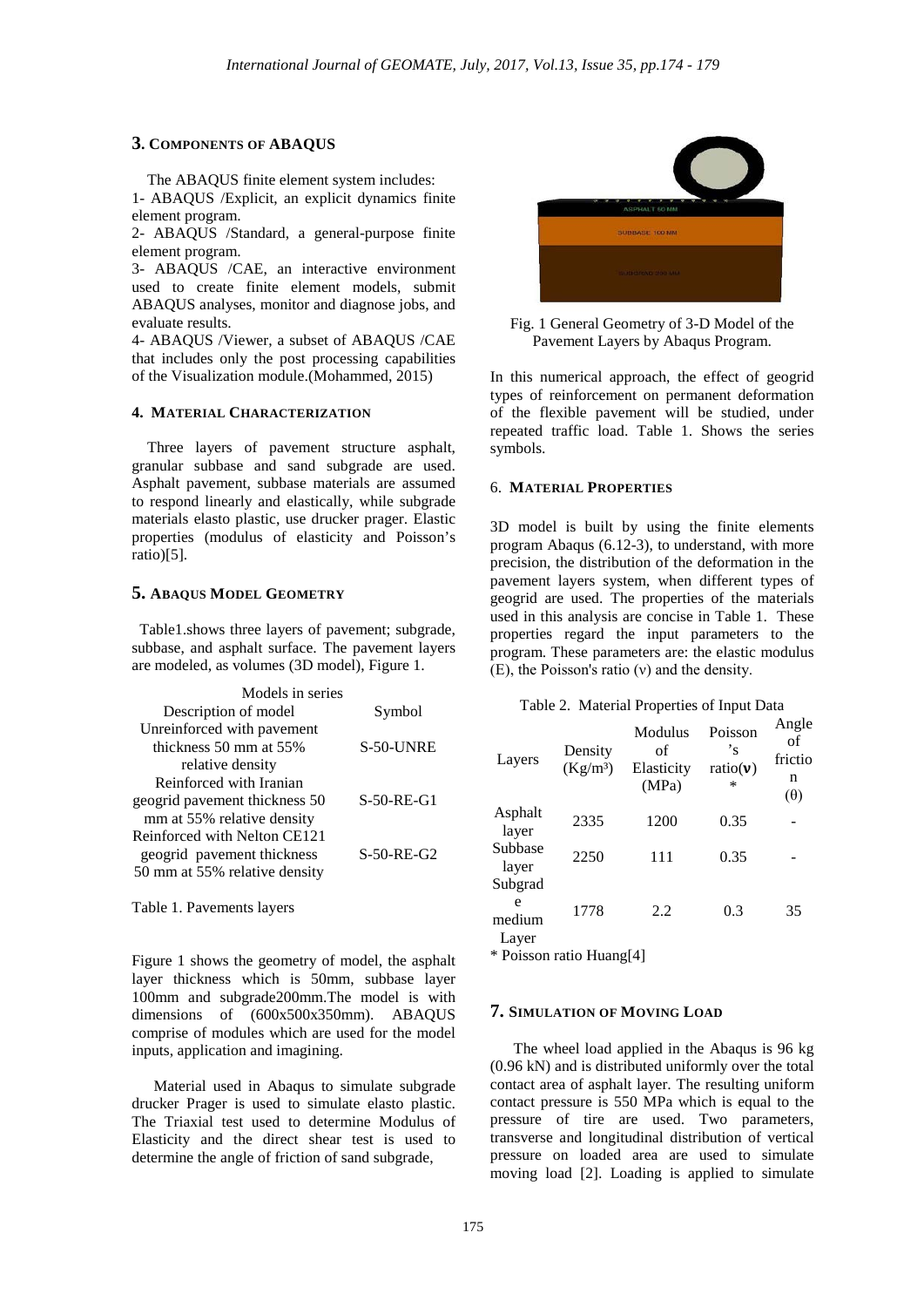wheel horizontal movement in a pre-determined speed. In this method, loading location should be moved in a regular form in order to have a complete wheel rolling, Figure 2[7].



Fig. 2 Schematic Illustration of Tire Moving along Pavement Surface**.**

To simulate the moving load on the surface of pavement structure as in test, the pavement is divided into 12 steps which simulate the track of tire on asphalt layer, each step has number of cycles by using time-amplitude tabular, as shown in Figures 3. , 4. and 5.



Fig. 3 Steps Which Used in Abaqus.



Fig. 4 Simulate Repeated Load by Use Time /Amplitude Tubular [6].



Figure 5. The Rubber Tire on Path

#### **8. BOUNDARY CONDITION**

 The boundary conditions have a significant influence in predicting the response of the model to the stress , the sides of layers, and the bottom surface of subgrade layer is assumed to be fixed, which that means that nodes at the sides of layer and bottom of the subgrade cannot move vertically or horizontally, where  $(U1=U2=U3=UR1=UR2=UR3= 0)$  this represents the steel box condition. Figure 6. Shows the boundary conditions used in the models analysis. The most important aspect of FE Analyses is the simulation of the material characteristics, since their behaviors could really influence the responses of the modeling. In this study, several materials are involved with various properties, but basically they are divided into two categories: linear elastic and elasto-plastic.



Fig. 6 Boundary Conditions for Sides and Bottom for Models

### **9. ELEMENT TYPES AND MESH SIZE**

All of the model parts are modeled using the 8-node continuum three dimensional brick element (C3D8R) with reduced order numerical integration available in Abaqus (6.12-3). This element has the capability of representing large deformation, geometric and material nonlinear solid element (C3D8R) which has three degrees of freedom at each node, Figure 7. C3D8R Element, All layers are imitated with the same shape to preserve the continuity of nodes between consecutive layers,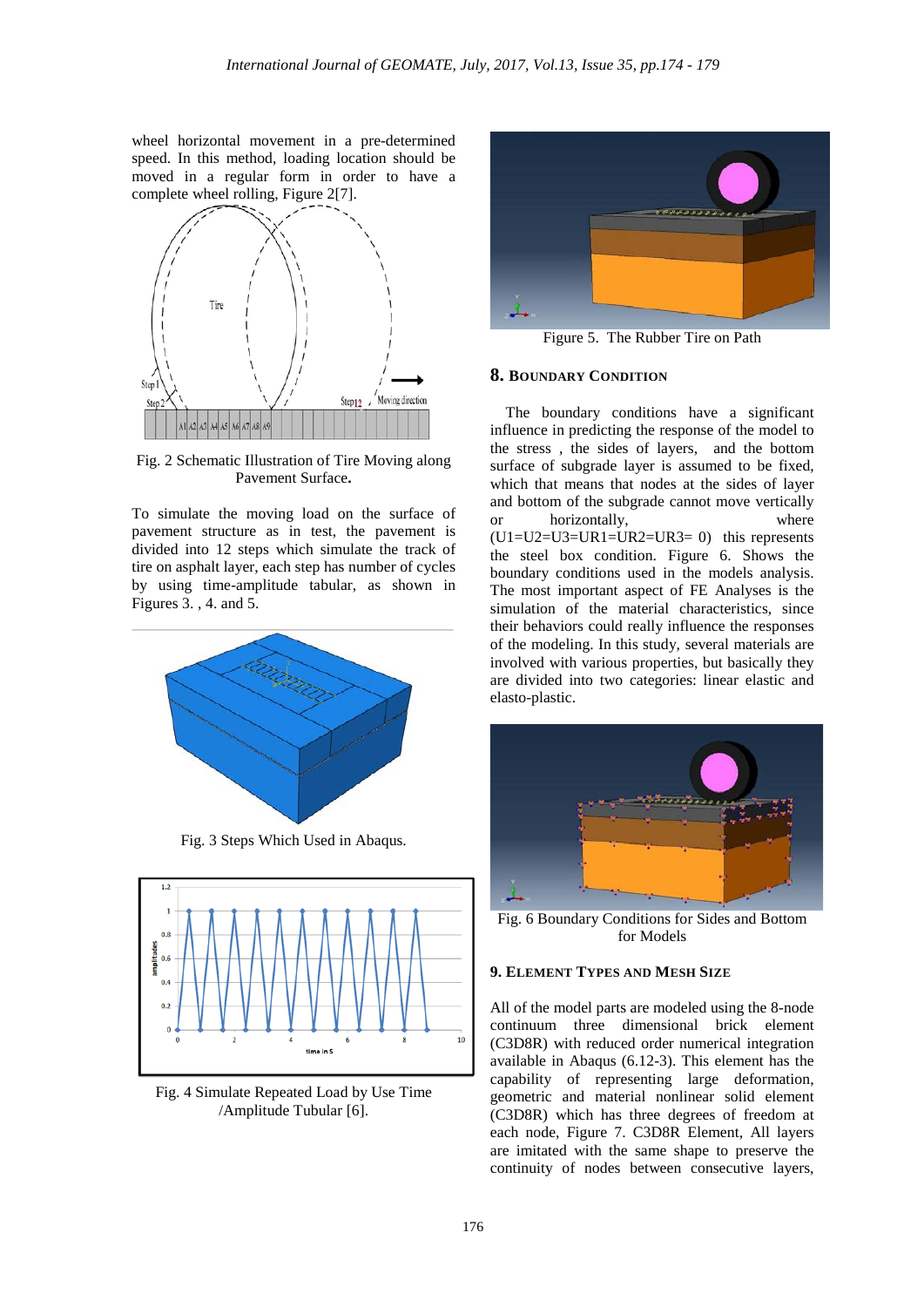(Mohammed, 2015). Figure 8. Shows the total model meshing.



Fig. 7 C3D8R Element



Fig. 8 Mesh of All Layers.

### **10. INTERACTION MODELING TECHNIQUES**

 Generation of contact interaction between the layers of the model using Abaqus (6.12-3) needs to define surfaces of interaction for each layer. Abaqus/Standard provides several contact formulations. The assignment of "master" and "slave" roles to the contact surfaces is used to model the interaction between layers. The surface to-surface contact with small sliding is considered for all the contact interactions in the model which assumed a relatively small sliding. In the Interaction model, one can constrain the degrees of freedom between regions of a model. Interaction allows one to combine two regions, (Teama, 2014). Figure 9. Shows formulation of contact states in the model. Figures 10. and 11. show interaction between layers and formulation of contact element used in the model of pavement respectively.



Fig. 9 formulation of contact states in the model.



Fig. 10. Interaction between layers.



Fig. 11. Formulation of Contact Element Used in the Model of Pavement.

### **11. MODEL GEOMETRY FOR GEOGRID MODEL.**

 The addition of geogrid between subbase and subgrade layer is simulation in program to obtain the effect of reinforcement in models, as shown in figure (5.12) two types of geogrid.



Figure 13. Shows translucent model of geogrid once with Iranian geogrid and the other with Nelton CE121 geogrid.

**b.** Nelton CE121 geogrid.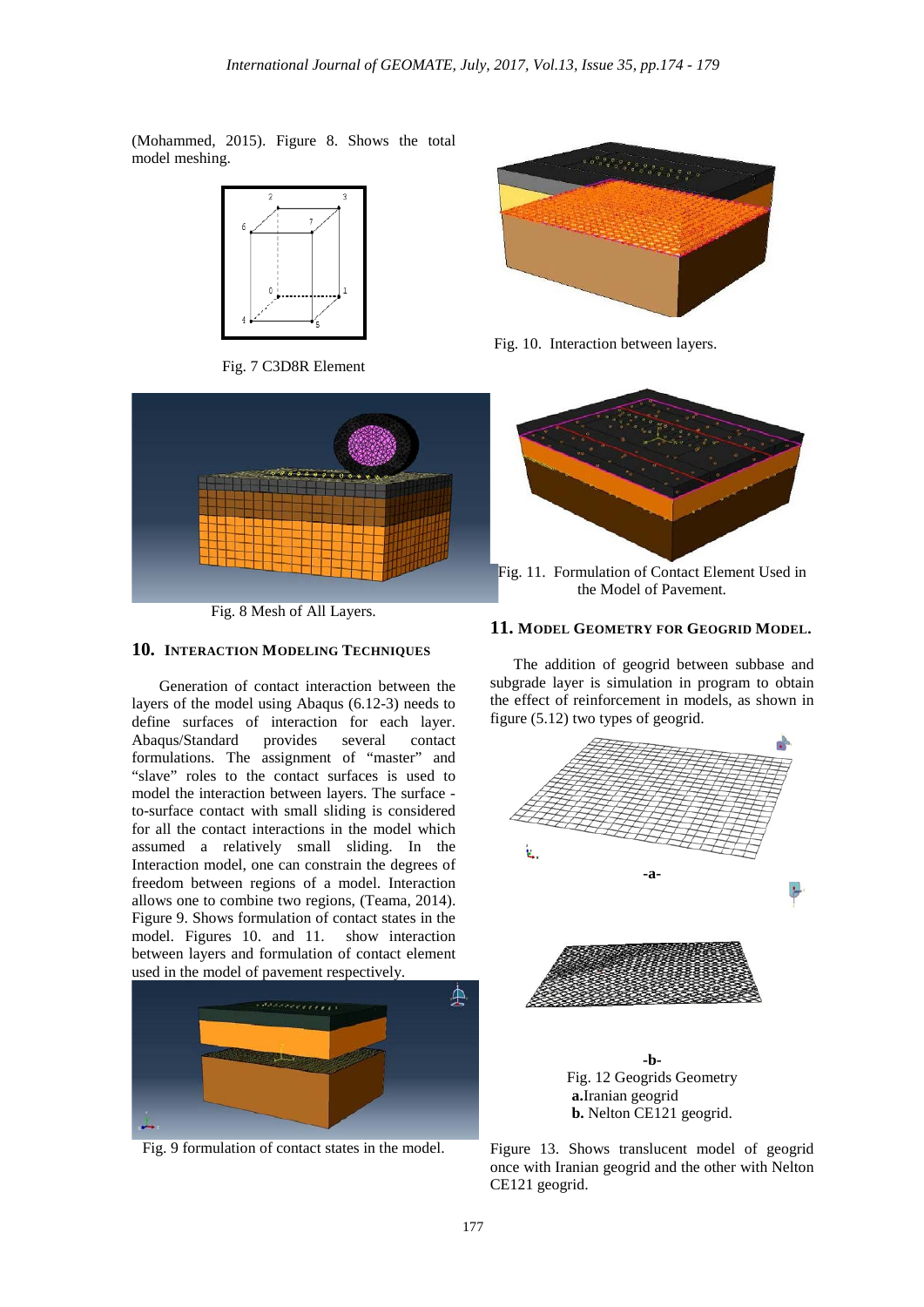



## **12. Finite Element ABAQUS Result**

From laboratory tests No. of passes are used in Abaqus program and the output of rutting is shown in Figures 14. , 15. and 16. S2-50-UNRE, S2-50- RE-G1 and S2-50-RE-G2 respectively. The results are very close to experimental work. The number of passes are obtained from laboratory tests input to Abaqus.



Fig. 14 Vertical Displacement for the Model for S-50-UN.



Fig. 15. Displacement for the Model Materials for S-50-RE-G1 a.x-axis b. y-axis





Fig. 16 Displacement for the Model for S-50-RE-G2 a.magnitude b. z-axis